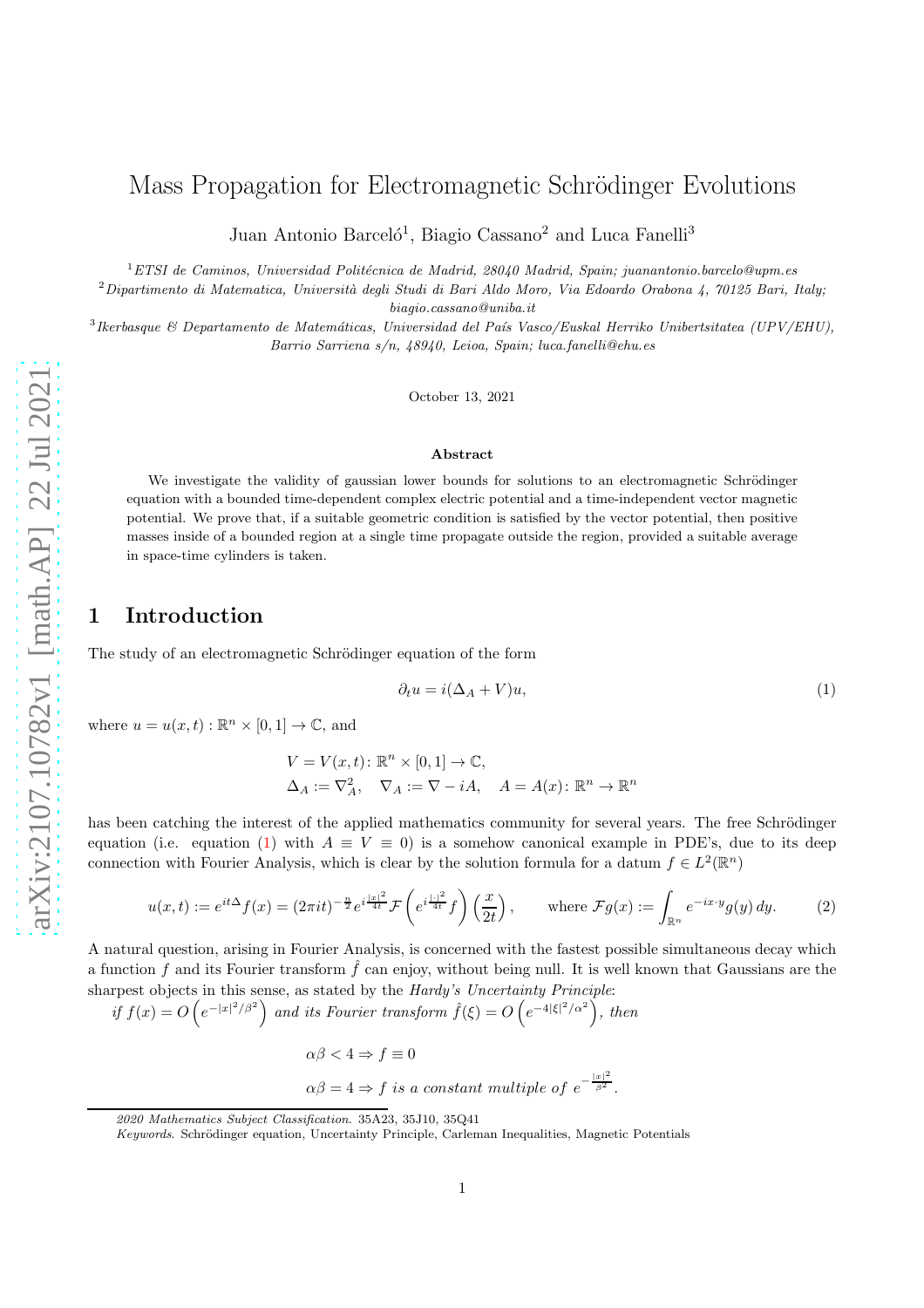Formula [\(2\)](#page-0-1) gives the intuition for the following PDE's version of the above Uncertainty Principle, which answers the analogous question about the fastest possible decay of a solutions of the Schrödinger Equation at two distinct times:

if 
$$
u(x, 0) = O(e^{-|x|^2/\beta^2})
$$
 and  $u(x, T) := e^{iT\Delta}u(x, 0) = O(e^{-|x|^2/\alpha^2})$ , then  
\n
$$
\alpha\beta < 4T \Rightarrow u \equiv 0
$$
\n
$$
\alpha\beta = 4T \Rightarrow u(x, 0) \text{ is a constant multiple of } e^{-\left(\frac{1}{\beta^2} + \frac{i}{4T}\right)|x|^2}.
$$

The corresponding  $L^2$ -versions of the previous results were proved in [\[7\]](#page-11-0) and affirm the following:

$$
e^{|x|^2/\beta^2} f \in L^2, \ e^{4|\xi|^2/\alpha^2} \hat{f} \in L^2, \ \alpha\beta \le 4 \Rightarrow f \equiv 0
$$
  

$$
e^{|x|^2/\beta^2} u(x,0) \in L^2, \ e^{|x|^2/\alpha^2} e^{iT\Delta} u(x,0) \in L^2, \ \alpha\beta \le 4T \Rightarrow u \equiv 0.
$$

We address the reader to [\[3,](#page-11-1) [19,](#page-12-0) [23,](#page-12-1) [24\]](#page-12-2) as standard references about this topic. If an electromagnetic field is present (i.e.  $A$  and  $V$  are not null in  $(1)$ ), it is usually difficult to exploit the Fourier Transform, in particular when the coefficients A, V are rough. In the recent years, Escauriaza, Kenig, Ponce, and Vega in the sequel of papers [\[8](#page-11-2)[–13\]](#page-12-3), and with Cowling in [\[6\]](#page-11-3) developed purely real analytical methods to handle the above problems, which permits to obtain sharp answers also in the case  $V \neq 0$ . Some analogous results have also been obtained by the authors of the present manuscript in  $[2,4,5]$  $[2,4,5]$  $[2,4,5]$ , in the presence of a non-trivial magnetic field. The interested reader can also see  $[17, 18, 21]$  $[17, 18, 21]$  $[17, 18, 21]$  $[17, 18, 21]$ , where analogous phenomena are considered for discrete Schrödinger evolutions. We refer to the recent survey [\[16\]](#page-12-7) for more details and references to further results.

More recently, Agirre and Vega in [\[1\]](#page-11-7), inspired by the techniques of the above mentioned papers and motivated by the results in [\[22\]](#page-12-8), answered to a similar question for the Schrödinger Equation, when the decay is assumed at only one time, instead of two. The main contribution in [\[1\]](#page-11-7) is to prove the following: if a positive mass is present, for solutions of [\(1\)](#page-0-0) with  $A \equiv 0$  and V bounded, inside of some region (a ball) at one time, then one also observes this mass outside the region, if a suitable time average is taken. This fact can be mathematically translated into a gaussian lower bound for solutions in suitable space-time cylinders. The arguments by Agirre and Vega are purely real analytical, and rely on suitable Carleman estimates.

As we saw in [\[2,](#page-11-4) [4,](#page-11-5) [5\]](#page-11-6), the presence of a magnetic field can produce interesting phenomena in this setting. In particular, since the fields lines are closed curves, the dispersive phenomenon and the space decay of solutions can be strongly influenced by a non-null magnetic potential, and a mathematical investigation about the relevant quantities related to A has been performed, starting by  $[14,15]$  $[14,15]$ . In view of these considerations, the purpose of this note is to complete the results in [\[1\]](#page-11-7), by considering the more general model in which  $A \neq 0$ .

Given  $A = (A^1, \ldots, A^n) : \mathbb{R}^n \to \mathbb{R}^n$  a real vector field (*magnetic potential*), we denote by  $B : \mathbb{R}^n \to M_{n \times n}(\mathbb{R})$ the magnetic field, namely the antisymmetric gradient of A, given by

$$
B(x) = D_x A(x) - D_x A^t(x), \qquad B_{jk}(x) = \partial_{x_j} A^k(x) - \partial_{x_k} A^j(x).
$$
 (3)

<span id="page-1-0"></span>In dimension  $n = 3$ , B is identified with the vector field curl A, by the elementary properties of antisymmetric matrices. We are now ready to state the last result of this paper.

**Theorem 1.1.** Let  $n \geq 3$ ,  $u \in \mathcal{C}([0,1]; H_{loc}^1(\mathbb{R}^n))$  be a solution of [\(1\)](#page-0-0), and assume that

<span id="page-1-3"></span>
$$
||V||_{L^{\infty}(\mathbb{R}^n \times [0,1])} = M_V < +\infty,
$$
\n<sup>(4)</sup>

<span id="page-1-1"></span>
$$
\int_0^1 A(sx) ds \in \mathbb{R}^n, \qquad \text{for a.e. } x \in \mathbb{R}^n,
$$
 (5)

$$
||x^t B||_{L^{\infty}(\mathbb{R}^n)} =: M_B < +\infty.
$$
\n<sup>(6)</sup>

Assume moreover that there exists a fixed vector  $v \in \mathbb{R}^n$  such that

<span id="page-1-2"></span>
$$
v^t B(x) = 0, \quad \text{for a.e. } x \in \mathbb{R}^n. \tag{7}
$$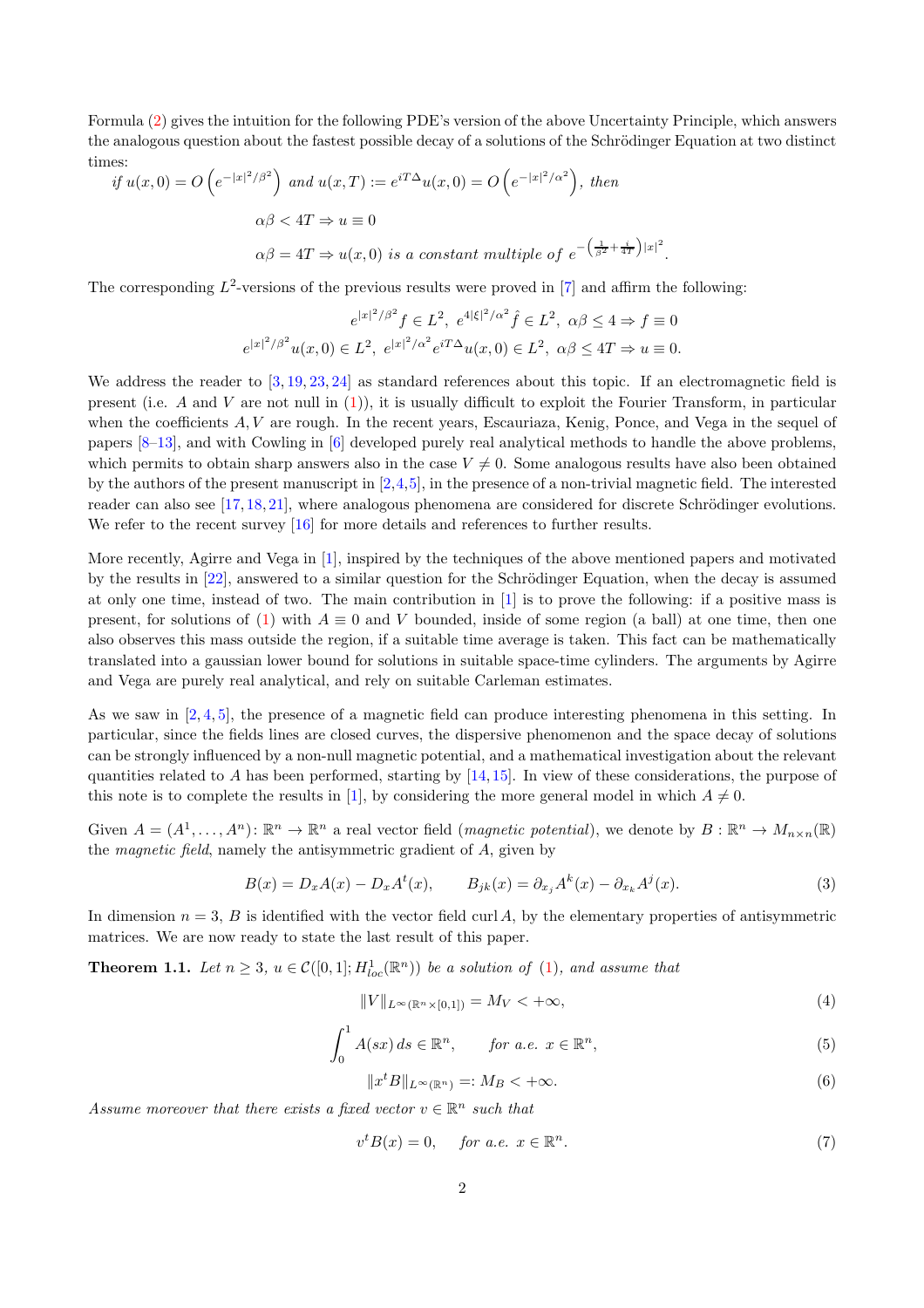Finally assume that there exist  $R_0, M_u > 0$ , such that  $R_1 > 4(R_0 + 1)$  and

<span id="page-2-0"></span>
$$
\int_{|x| \le R_0} |u(x,0)|^2 dx = M_u^2,\tag{8}
$$

<span id="page-2-1"></span>
$$
\sup_{0 \le t \le 1} \int_{|x| \le R_1} \left( |u(x, t)|^2 + |\nabla_A u(x, t)|^2 \right) dx =: E_u^2 < +\infty.
$$
\n(9)

Then, there exist  $t^* = t^*(R_0, R_1, M_V, M_B, M_u, E_u) > 0$  and  $C = C(M_B) > 0$  such that

<span id="page-2-2"></span>
$$
M_u^2 \le C \frac{e^{C \frac{\rho^2}{t}}}{t} \int_{t/4}^{3t} \int_{||y| - \rho - \rho \frac{s}{t}| < 4(\rho + 1)\sqrt{t}} \left( |u(y, s)|^2 + s|\nabla_A u(y, s)|^2 \right) dy ds, \qquad R_0 \le \rho \le R_1,\tag{10}
$$

for any  $t \in (0, t^*)$ .

Remark [1.1](#page-1-0). Notice that the assumptions of Theorem 1.1 are gauge invariant. As for condition  $(5)$ , it has to be understood as a necessary local integrability condition, in order to get the freedom to choose the so called Crönstrom gauge (see Section [2.1](#page-3-0) below). In particular, condition  $(5)$  is not satisfied in the case of homogeneous vector potentials A of degree  $-1$ , which is the case when the Hamiltonian  $\Delta_A$  is scaling invariant. A well known example is given by the *Aharonov-Bohm*-type potential  $A(x) = \lambda(0, \ldots, 0, -x_n, x_{n-1})/(x_{n-1}^2 + x_n^2) \in \mathbb{R}^n$ , for which the validity of Theorem [1.1](#page-1-0) is still an open question.

Remark 1.2. The choice of the time interval [0, 1] does not lead the generality of the results. Indeed,  $v \in$  $C([0,T], L^2(\mathbb{R}^n))$  is solution to [\(1\)](#page-0-0) in  $\mathbb{R}^n \times [0,T]$  if and only if  $u \colon \mathbb{R}^n \times [0,1] \to \mathbb{C}$ ,  $u(x,t) = T^{\frac{n}{4}}v(\sqrt{T}x, Tt)$  is solution to

$$
\partial_t u = i(\Delta_{A_T} u + V_T(x, t)u) \quad \text{ in } \mathbb{R}^n \times [0, 1],
$$

where

$$
A_T(x) = \sqrt{T}A(\sqrt{T}x), \quad V_T(x) = TV(\sqrt{T}x, Tt).
$$

Remark 1.3. Due to assumption [\(7\)](#page-1-2), which is crucial in the proof of the main theorem, the case  $n = 2$  is not included in the result. Indeed, there does not exist any non-null anti-symmetric  $2 \times 2$ -matrix with a fixed null vector. For explicit examples in dimension  $n \geq 3$ , we refer to [\[2\]](#page-11-4). This leaves an interesting open question about the validity of Theorem [1.1](#page-1-0) in 2D, were our arguments do not work; we conjecture it should be possible to produce explicit counterexamples to the result.

We complement Theorem [1.1](#page-1-0) with the following results of uniqueness for solutions to  $(1)$ . They are immediate consequences of Theorem [1.1](#page-1-0) so their proof will be omitted.

**Corollary 1.1.** In the assumptions of Theorem [\(1.1\)](#page-1-0), let  $u \in C([0,1]; H^1(\mathbb{R}^n))$  be a solution of [\(1\)](#page-0-0).

• If there exist  $(R_i)_{i\in\mathbb{N}}$ ,  $R_i \to +\infty$  such that for all  $j \in \mathbb{N}$ 

$$
\lim_{t \to 0} C \frac{e^{C \frac{R_j^2}{t}}}{t} \int_{t/4}^{3t} \int_{||y|-R_j(1+s/t)| < 4(R_j+1)\sqrt{t}} \left( |u(y,s)|^2 + s |\nabla u(y,s)|^2 \right) dyds = 0,
$$

then  $u \equiv 0$ ;

• if there exists  $(t_j)_{j\in\mathbb{N}} \subset (0,t^*)$ ,  $t_j \to 0$  such that for all  $j \in \mathbb{N}$ 

$$
\lim_{\rho \to +\infty} C \frac{e^{C \frac{\rho^2}{t_j}}}{t_j} \int_{t_j/4}^{3t_j} \int_{||y| - \rho(1+s/t_j)| < 4(\rho+1)\sqrt{t_j}} \left( |u(y,s)|^2 + s |\nabla u(y,s)|^2 \right) dyds = 0,
$$

then  $u \equiv 0$ .

The rest of the paper is devoted to the proof of Theorem [1.1.](#page-1-0)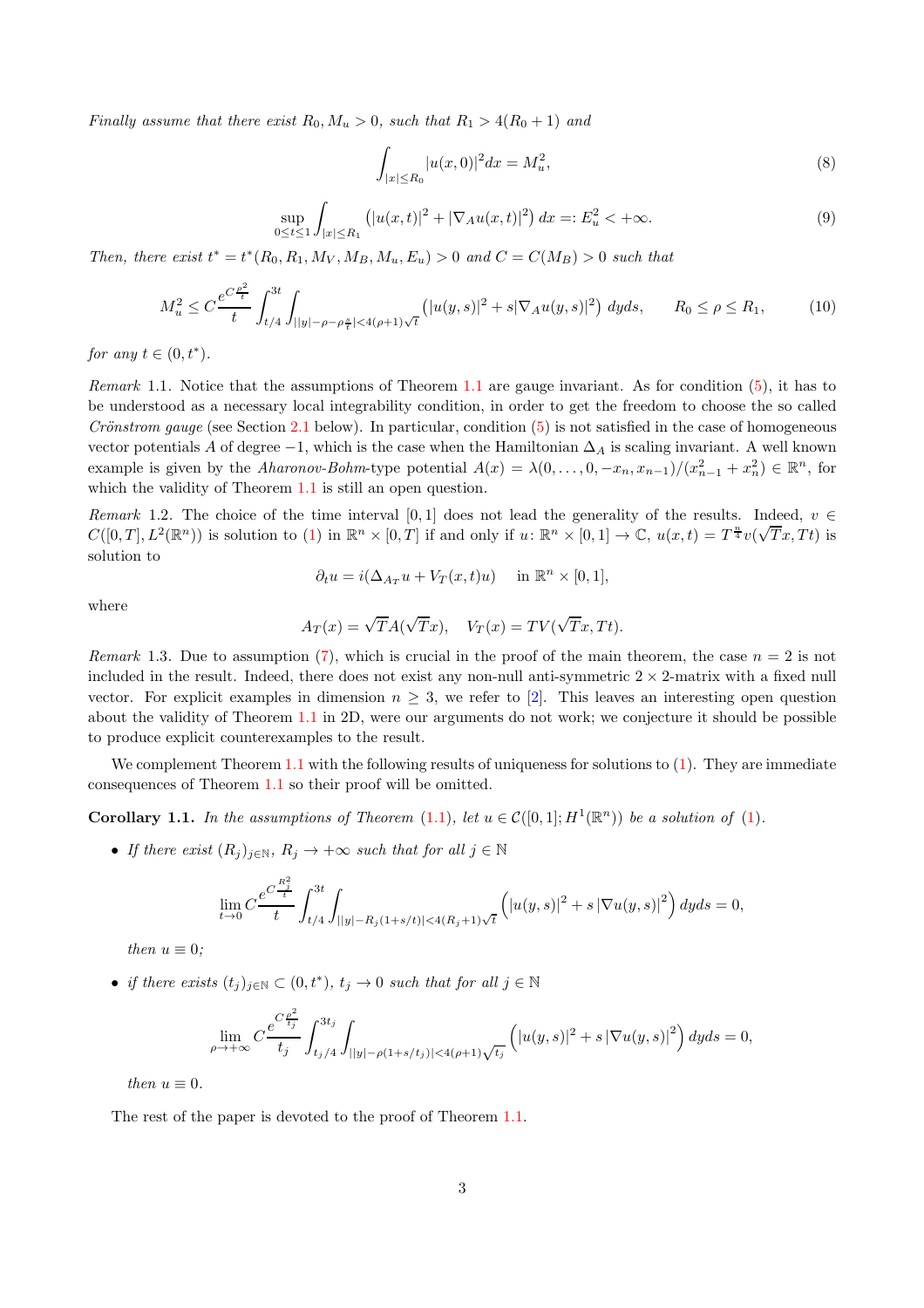#### Acknowledgments

Juan Antonio Barceló acknowledges the support of Ministerio de Ciencia, Innovación y Universidades of the Spanish goverment through grant MTM2017-85934-C3-3-P. Biagio Cassano is member of GNAMPA (INDAM) and he is supported by Fondo Sociale Europeo – Programma Operativo Nazionale Ricerca e Innovazione 2014- 2020, progetto PON: progetto AIM1892920-attività 2, linea 2.1.

## 2 Preliminaries

We start with a preliminary section, in which we show the fundamental tools for the proof of our main theorem.

It is useful to generalise [\(11\)](#page-3-1) to consider a general time-dependent magnetic potential  $A = (A^1, \ldots, A^n)$ :  $\mathbb{R}^n \times$  $[0,1] \to \mathbb{R}^n$ : the magnetic field  $B : \mathbb{R}^n \times [0,1] \to M_{n \times n}(\mathbb{R})$  is then given by

<span id="page-3-1"></span>
$$
B(x,t) = D_x A(x,t) - D_x A^t(x,t), \qquad B_{jk}(x,t) = \partial_{x_j} A^k(x,t) - \partial_{x_k} A^j(x,t).
$$
 (11)

#### <span id="page-3-0"></span>2.1 Crönstrom gauge

Equation [\(1\)](#page-0-0) is invariant under gauge transformations, namely if u solves (1), then, given  $\varphi = \varphi(x) : \mathbb{R}^n \to \mathbb{R}$ , the function  $\widetilde{u} = e^{-i\varphi}u$  is a solution to

$$
\partial_t \widetilde{u} = i \left( \Delta_{\widetilde{A}} \widetilde{u} + V(x, t) \widetilde{u} \right),
$$

where  $\widetilde{A} = A - \nabla \varphi$ . This invariance is useful since it allows us to fix the most appropriate gauge, to simplify the computations. As in  $[2]$ , we use here the *Crönstrom gauge* (also called *transversal* or *Poincaré* gauge), which is given by the following condition

<span id="page-3-2"></span>
$$
x \cdot \widetilde{A}(x) = 0 \quad \text{for a.e. } x \in \mathbb{R}^n. \tag{12}
$$

<span id="page-3-3"></span>If A satisfies [\(5\)](#page-1-1), it is always possible, via gauge transformation, to reduce to the case in which [\(12\)](#page-3-2) holds, as the following classical result by [\[20\]](#page-12-11) shows.

**Lemma 2.1** ([\[20\]](#page-12-11)). Let  $n \ge 2$ ,  $A = A(x) = (A^1, ..., A^n) : \mathbb{R}^n \to \mathbb{R}^n$ ,  $B := DA - DA^t$ , and  $\Psi(x) := x^t B(x) \in \mathbb{R}^n$  $\mathbb{R}^n$  for all  $x \in \mathbb{R}^n$ . Assume that

$$
\int_0^1 \Psi(sx) \, ds \in \mathbb{R}^n, \qquad \int_0^1 A(sx) \, ds \in \mathbb{R}^n, \qquad \text{for a.e. } x \in \mathbb{R}^n \tag{13}
$$

and denote by

$$
\widetilde{A}(x) := -\int_0^1 \Psi(sx) \, ds,\tag{14}
$$

$$
\varphi(x) := x \cdot \int_0^1 A(sx) \, ds \in \mathbb{R}.\tag{15}
$$

Then  $B = D\tilde{A} - D\tilde{A}^t$ ,  $\tilde{A} = A - \nabla \varphi$  and [\(12\)](#page-3-2) holds true.

See [\[2,](#page-11-4) Lemma 2.2] for the details.

### 2.2 Appell Transformation

<span id="page-3-4"></span>We generate a family of solutions to  $(1)$  by means of the following pseudoconformal transformation (Appell).

**Lemma 2.2** ([\[2\]](#page-11-4), Lemma 2.7). Let  $A = (A^1(y, s), \ldots, A^n(y, s)) : \mathbb{R}^n \times [0, 1] \to \mathbb{R}^n$ ,  $V = V(y, s)$ ,  $F = F(y, s)$ :  $\mathbb{R}^n \times [0,1] \to \mathbb{C}, u = u(y,s) : \mathbb{R}^n \times [0,1] \to \mathbb{C}$  be a solution to

$$
\partial_s u = i \left( \Delta_A u + V(y, s) u + F(y, s) \right) \quad \text{in } \mathbb{R}^n \times [0, 1] \tag{16}
$$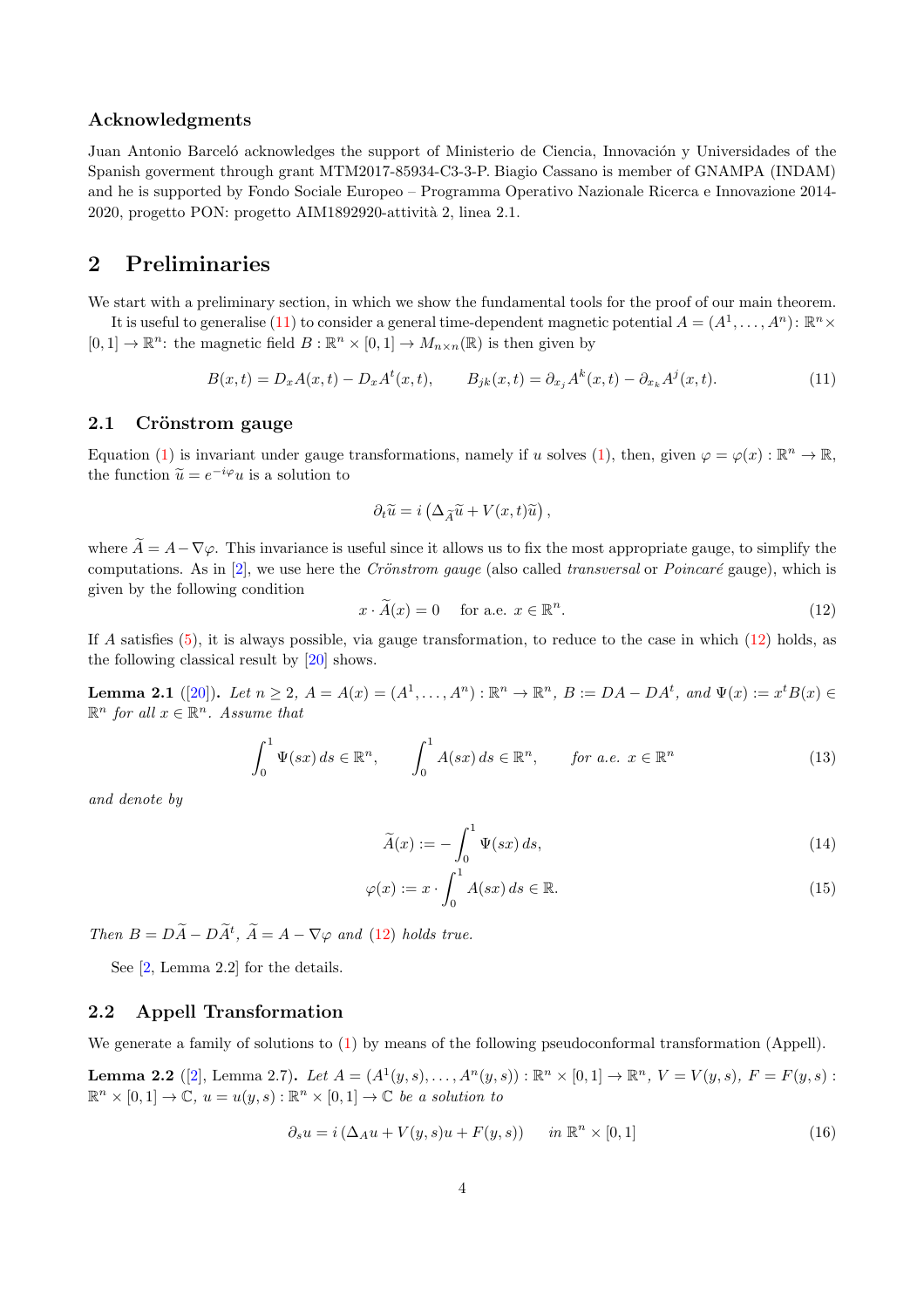and define, for any  $a, b > 0$ , the function

$$
\widetilde{u}(x,t) := \left(\frac{\sqrt{ab}}{a(1-t)+bt}\right)^{\frac{n}{2}} u\left(\frac{x\sqrt{ab}}{a(1-t)+bt}, \frac{tb}{a(1-t)+bt}\right) e^{\frac{(a-b)|x|^2}{4i(a(1-t)+bt)}}.
$$
\n(17)

Then  $\tilde{u}$  is a solution to

$$
\partial_t \widetilde{u} = i \left( \Delta_{\widetilde{A}} \widetilde{u} + \frac{(a-b)\widetilde{A} \cdot x}{(a(1-t)+bt)} \widetilde{u} + \widetilde{V}(x,t)\widetilde{u} + \widetilde{F}(x,t) \right) \quad in \ \mathbb{R}^n \times [0,1], \tag{18}
$$

where

$$
\widetilde{A}(x,t) = \frac{\sqrt{ab}}{a(1-t) + bt} A\left(\frac{x\sqrt{ab}}{a(1-t) + bt}, \frac{tb}{a(1-t) + bt}\right)
$$
\n(19)

$$
\widetilde{V}(x,t) = \frac{ab}{(a(1-t)+bt)^2} V\left(\frac{x\sqrt{ab}}{a(1-t)+bt}, \frac{tb}{a(1-t)+bt}\right)
$$
\n(20)

$$
\widetilde{F}(x,t) = \left(\frac{\sqrt{ab}}{a(1-t)+bt}\right)^{\frac{n}{2}+2} F\left(\frac{x\sqrt{ab}}{a(1-t)+bt}, \frac{tb}{a(1-t)+bt}\right) e^{\frac{(a-b)|x|^2}{4i(a(1-t)+bt)}}.
$$
\n(21)

#### 2.3 Carleman estimate

<span id="page-4-2"></span>We now show the main tool, which is a suitable Carleman estimate for the purely magnetic Schrödinger group  $i\partial_t + \Delta_A$ . Here we adapt [\[8,](#page-11-2) Lemma 3.1] to allow the presence of a magnetic potential.

**Lemma 2.3.** Let  $n \geq 3$ ,  $R > 1$  and  $\varphi : [0,1] \to \mathbb{R}$  a smooth function. Let  $A = A(x,t) : \mathbb{R}^n \times [0,1] \to \mathbb{R}^n$ ,  $B := D_x A - D_x A^t : \mathbb{R}^n \times [0,1] \to M_{n \times n}(\mathbb{R})$ , and assume that there exists a fixed vector  $v \in \mathbb{R}^n$  such that

$$
x \cdot A_t(x,t) = 0, \quad v \cdot A_t(x,t) = 0, \quad v^t B(x,t) = 0 \quad \text{for a.e. } x \in \mathbb{R}^n, t \in [0,1], \tag{22}
$$

<span id="page-4-3"></span><span id="page-4-1"></span>
$$
||x^t B||_{L^\infty(\mathbb{R}^n \times [0,1])} < +\infty.
$$
\n(23)

Then, there exists  $c = c(||\varphi'||_{\infty}, ||\varphi''||_{\infty}, ||x^t B||_{\infty}) > 0$  such that

<span id="page-4-0"></span>
$$
\frac{\tau^{3/2}}{cR^2} \left\| e^{\tau |\frac{x}{R} + \varphi(t)v|^2} g \right\|_{L^2(\mathbb{R}^n \times [0,1])} \le \left\| e^{\tau |\frac{x}{R} + \varphi(t)v|^2} (i\partial_t + \Delta_A) g \right\|_{L^2(\mathbb{R}^n \times [0,1])}
$$
(24)

for all  $\tau \ge cR^2$  and for all  $g \in C_c^{\infty}(\mathbb{R}^n \times [0,1])$  with

<span id="page-4-4"></span>
$$
\operatorname{supp} g \subset \left\{ (x, t) \in \mathbb{R}^n \times [0, 1] : \left| \frac{x}{R} + \varphi(t)v \right| \ge 1 \right\}. \tag{25}
$$

Remark 2.1. In the proof of Theorem [1.1,](#page-1-0) after using the Appell Transformation, we are reduced to an equation with a time-dependent magnetic potential. This motivates the necessity to prove the Carleman estimate  $(24)$ for  $A = A(t, x)$  satisfying the conditions in [\(22\)](#page-4-1).

Proof of Lemma [2.3.](#page-4-2) Without loss of generality, we may assume [\(22\)](#page-4-1) with  $v = e_1 = (1, 0, \ldots, 0) \in \mathbb{R}^n$ . Denoting by  $f = e^{\tau |\frac{x}{R} + \varphi(t)e_1|^2} g$ , an explicit computation shows that

$$
e^{\tau |\frac{x}{R} + \varphi(t)e_1|^2} (i\partial_t + \Delta_A)g = S_{\tau}f - 4\tau A_{\tau}f,
$$

where  $S_{\tau}$  and  $A_{\tau}$  are respectively the symmetric and anti-symmetric operators

$$
S_{\tau} = i\partial_t + \Delta_A + \frac{4\tau^2}{R^2} \left| \frac{x}{R} + \varphi e_1 \right|^2,
$$
  

$$
A_{\tau} = \frac{1}{R} \left( \frac{x}{R} + \varphi e_1 \right) \cdot \nabla_A + \frac{n}{2R^2} + \frac{i\varphi'}{2} \left( \frac{x_1}{R} + \varphi \right).
$$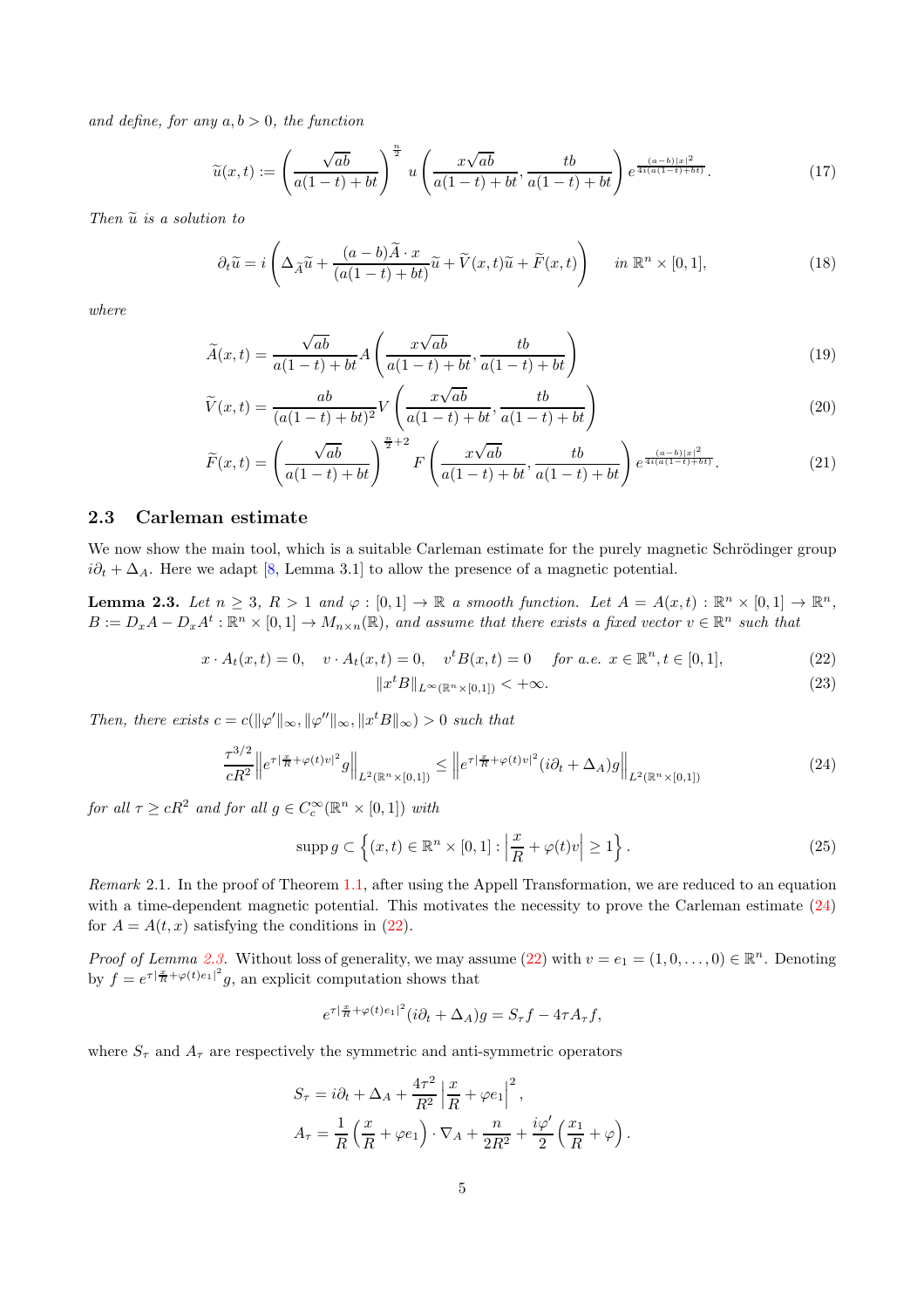We hence have

$$
||e^{\tau\left|\frac{x}{R}+\varphi e_1\right|^2}(i\partial_t+\Delta)g||^2_{L^2(\mathbb{R}^n\times[0,1])}\geq-4\tau\langle [S_\tau,A_\tau]f,f\rangle_{L^2(\mathbb{R}^n\times[0,1])}.
$$

<span id="page-5-0"></span>An explicit computation (see [\[2,](#page-11-4) Lemma 4.1]) shows that

$$
\|e^{\tau\left|\frac{x}{R}+\varphi e_{1}\right|^{2}}(i\partial_{t}+\Delta)g\|_{L^{2}(\mathbb{R}^{n}\times[0,1])}^{2}
$$
\n
$$
\geq \frac{32\tau^{3}}{R^{4}}\int_{0}^{1}\int_{\mathbb{R}^{n}}\left|\frac{x}{R}+\varphi e_{1}\right|^{2}|f|^{2}dxdt+\frac{8\tau}{R^{2}}\int_{0}^{1}\int_{\mathbb{R}^{n}}|\nabla_{A}f|^{2}dxdt
$$
\n
$$
+2\tau\int_{0}^{1}\int_{\mathbb{R}^{n}}\left[\left(\frac{x_{1}}{R}+\varphi\right)\varphi''+\varphi'^{2}\right]|f|^{2}dxdt+\frac{8\tau}{R}\Im\int_{0}^{1}\int_{\mathbb{R}^{n}}\varphi'(e_{1}\cdot\nabla_{A})f\overline{f}dxdt
$$
\n
$$
-\frac{8\tau}{R}\Im\int_{0}^{1}\int_{\mathbb{R}^{n}}f\left(\frac{x}{R}+\varphi e_{1}\right)^{t}B\overline{\nabla_{A}f}dxdt-\frac{4\tau}{R}\Im\int_{0}^{1}\int_{\mathbb{R}^{n}}\left(\frac{x}{R}+\varphi e_{1}\right)\cdot A_{t}|f|^{2}dxdt.
$$
\n(26)

<span id="page-5-1"></span>By  $(22)$ , the last term at right hand side vanishes. Thanks to  $(22)$  and  $(23)$  we estimate

$$
-\frac{8\tau}{R}\Im\int_{0}^{1}\int_{\mathbb{R}^{n}}f\left(\frac{x}{R}+\varphi e_{1}\right)^{t}B\overline{\nabla_{A}f}dxdt = -\frac{8\tau}{R^{2}}\Im\int_{0}^{1}\int_{\mathbb{R}^{n}}fx^{t}B\overline{\nabla_{A}f}dxdt
$$
  
\n
$$
\geq -\frac{4\tau}{R^{2}}\|x^{t}B\|_{L^{\infty}(\mathbb{R}^{n+1})}^{2}\int_{0}^{1}\int_{\mathbb{R}^{n}}|f|^{2}dxdt - \frac{4\tau}{R^{2}}\int_{0}^{1}\int_{\mathbb{R}^{n}}|\nabla_{A}f|^{2}dxdt.
$$
\n(27)

Also, we have

<span id="page-5-2"></span>
$$
\frac{8\tau}{R}\Im\int_{0}^{1}\int_{\mathbb{R}^{n}}\varphi'(e_{1}\cdot\nabla_{A})f\overline{f} dxdt \geq -4\tau\|\varphi'\|_{L^{\infty}([0,1])}^{2}\int_{0}^{1}\int_{\mathbb{R}^{n}}|f|^{2} dxdt - \frac{4\tau}{R^{2}}\int_{0}^{1}\int_{\mathbb{R}^{n}}|\nabla_{A}f|^{2} dxdt.
$$
 (28)

From  $(26)$ , since  $R > 1$  and thanks to  $(25)$ ,  $(27)$  and  $(28)$ , we have

$$
\|e^{\tau\left|\frac{x}{R}+\varphi e_1\right|^2}(i\partial_t+\Delta)g\|_{L^2(\mathbb{R}^n\times[0,1])}^2
$$
  

$$
\geq \left[\frac{32\tau^3}{R^4}-2\tau\left(\|\varphi''\|_{L^\infty([0,1])}+\|\varphi'\|_{L^\infty([0,1])}^2+2\|x^tB\|_\infty^2\right)\right]\int_0^1\int_{\mathbb{R}^n}\left|\frac{x}{R}+\varphi e_1\right||f|^2 dxdt.
$$

The coefficient of the first term at right hand side is bigger than  $\sigma^3/c^2 R^4$ , if  $\sigma \geq cR^2$  for a suitable  $c =$  $c(\|\varphi'\|_{\infty}, \|\varphi''\|_{\infty}, \|x^t B\|_{\infty}) > 0$ , therefore [\(24\)](#page-4-0) follows thanks to [\(25\)](#page-4-4).  $\Box$ 

### 3 Proof of Theorem [1.1](#page-1-0)

The proof is an adaptation of the proof of [\[1,](#page-11-7) Theorem 2.1], taking into account the presence of a magnetic potential. In the following, without loss of generality, we assume that  $v = e_1 = (1, 0, \ldots, 0) \in \mathbb{R}^n$ .

Reduction to the Crönstrom gauge. We start by a gauge transformation. By Lemma  $2.1$ , thanks to assumption [\(5\)](#page-1-1) and denoting by

$$
\varphi(x) := x \cdot \int_0^1 A(sx) \, ds, \quad \widetilde{A}(x) := A(x) - \nabla \varphi(x)
$$

we have that  $B = DA - DA^t = D\widetilde{A} - D\widetilde{A}^t$ , and for a.e.  $x \in \mathbb{R}^n$ 

$$
\widetilde{A}(x) = -\int_{0}^{1} (sx)^{t} B(sx) ds,
$$
\n(29)

<span id="page-5-3"></span>
$$
x \cdot A(x) = 0. \tag{30}
$$

Moreover, from  $(7)$  and  $(29)$  we see that

<span id="page-5-4"></span>
$$
e_1 \cdot \widetilde{A}(x) = 0, \quad \text{ for a.e. } x \in \mathbb{R}^n. \tag{31}
$$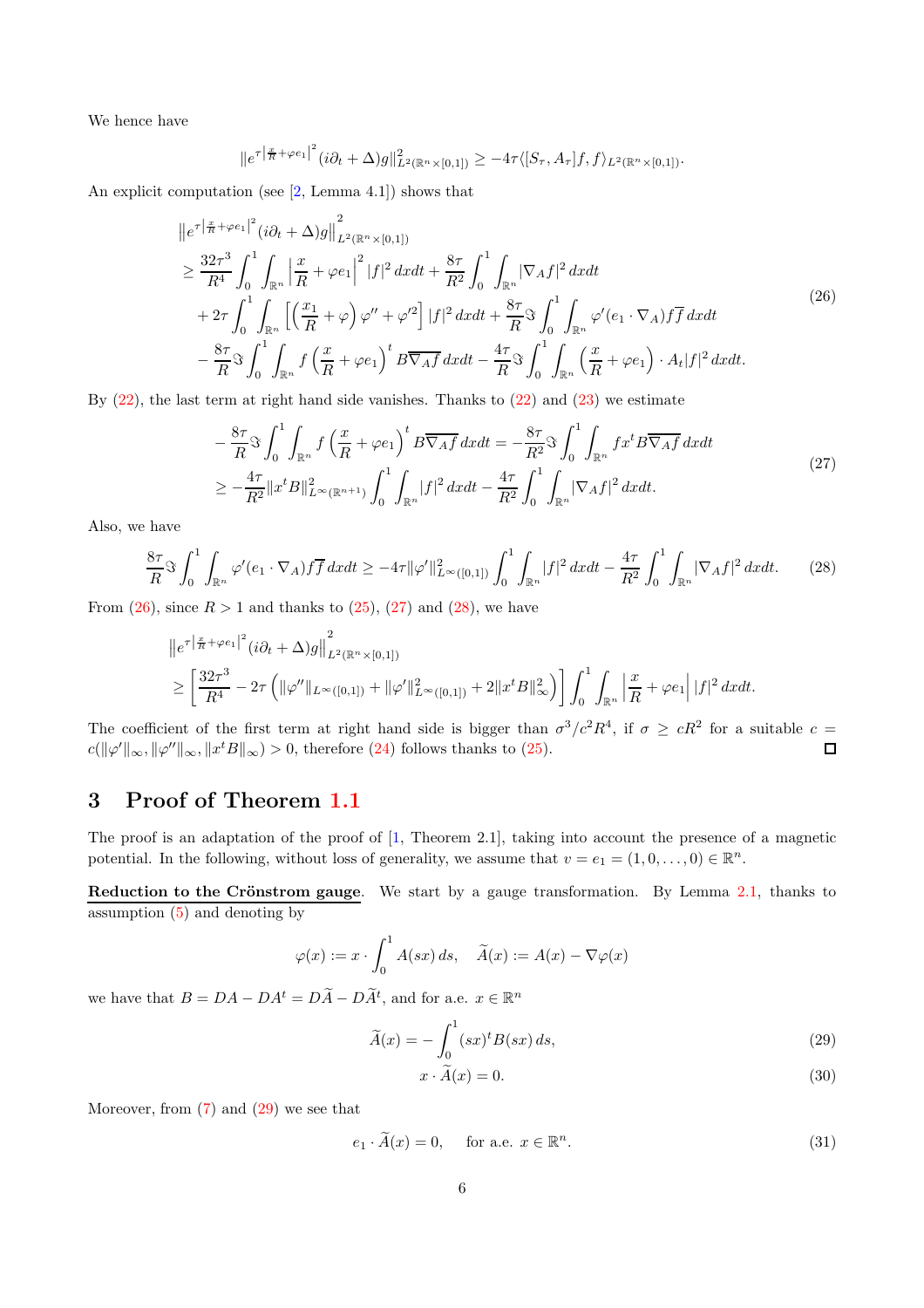Let  $\tilde{u} := e^{-i\varphi}u$ . Then (cfr. Section [2.1\)](#page-3-0)  $\tilde{u}$  is solution to

<span id="page-6-0"></span>
$$
\partial_t \widetilde{u} = i \left( \Delta_{\widetilde{A}} \widetilde{u} + V(x, t) \widetilde{u} \right) \quad \text{in } \mathbb{R}^n \times [0, 1] \tag{32}
$$

and the conditions in [\(8\)](#page-2-0) and [\(9\)](#page-2-1) are true replacing u, A with  $\widetilde{u}, \widetilde{A}$ .

Appell Transformation. We now apply Lemma [2.2](#page-3-4) to solutions of  $(32)$ . To lighten the notations, in the following we will omit the tildes and just denote  $\tilde{u}$ ,  $\tilde{A}$  by u and A in [\(32\)](#page-6-0). We choose

$$
a,b>0,\quad \gamma:=\frac{a}{b},
$$

in such a way that

<span id="page-6-2"></span>
$$
\gamma > \gamma^* := \max\left(1, \frac{2}{R_0}, \frac{64E_u^2(1+M_V)}{M_u^2}, \frac{4}{R_1 - 4R_0}, \sqrt{\frac{M_V M_u}{2^{12} E_u}}, \frac{2^8 E_u}{\sqrt{c} R_0 M_u}\right)^2, \tag{33}
$$

where  $c$  is defined later in  $(44)$ . Let

<span id="page-6-6"></span>
$$
v(x,t) := \alpha(t)^{\frac{n}{2}} e^{-\frac{i}{4}\beta(t)|x|^2} u(\alpha(t)x, s(t)), \quad (x,t) \in \mathbb{R}^n \times [0,1],
$$
\n(34)

with

$$
\alpha(t) = \frac{1}{(1-t)\sqrt{\gamma} + t/\sqrt{\gamma}}, \quad \beta(t) = \frac{1}{1-t+t/\gamma} - \frac{1}{\gamma(1-t)+t}, \quad s(t) = \frac{t}{\gamma(1-t)+t}.
$$

Thanks to Lemma  $2.2$ ,  $v$  is solution to

<span id="page-6-4"></span>
$$
\partial_t v = i \left( \Delta_{\widetilde{A}} v + \widetilde{V}(x, t) v \right) \quad \text{in } \mathbb{R}^n \times [0, 1] \tag{35}
$$

for  $\widetilde{A}$  and  $\widetilde{V}$  defined by

<span id="page-6-1"></span>
$$
\widetilde{A}(x,t) := \alpha(t) A(\alpha(t)x), \quad \widetilde{V}(x,t) := (\alpha(t))^2 V(\alpha(t)x, s(t)).
$$
\n(36)

We remark that, since A is in the Crönstrom gauge, then  $\tilde{A}$  is in the Crönstrom gauge too. Also, we have that  $\|\widetilde{V}\|_{L^{\infty}(\mathbb{R}^n\times[0,1])}=\gamma M_V<+\infty.$  In addition, by [\(31\)](#page-5-4) and [\(36\)](#page-6-1), we see that

$$
e_1 \cdot \widetilde{A}(x,t) = e_1 \cdot \widetilde{A}_t(x,t) = 0, \quad \text{for a.e. } (x,t) \in \mathbb{R}^n \times [0,1].
$$
 (37)

Conclusion of the proof. Let us denote

<span id="page-6-8"></span><span id="page-6-7"></span><span id="page-6-3"></span>
$$
R := R_0 \sqrt{\gamma},\tag{38}
$$

so that from [\(33\)](#page-6-2) we have  $R > 2$ . We define the following auxiliary functions:

$$
\theta_R, \eta \in \mathcal{C}^{\infty}(\mathbb{R}^n), \quad \theta_R(x) = \begin{cases} 1 & \text{if } |x| \le R \\ 0 & \text{if } |x| \ge R+1, \end{cases} \quad \eta(x) = \begin{cases} 1 & \text{if } |x| \ge 2 \\ 0 & \text{if } |x| \le 3/2, \end{cases}
$$

such that for all  $x \in \mathbb{R}^n$ 

$$
|\theta_R| \le 1, \quad |\nabla \theta_R(x)| \le 1, \quad |\Delta \theta_R(x)| \le 2,\tag{39}
$$

$$
|\eta(x)| \le 1, \quad |\nabla \eta(x)| \le 2, \quad |\Delta \eta(x)| \le 4. \tag{40}
$$

Moreover, let

$$
\varphi \in C^{\infty}([0,1]), \quad \varphi(t) = \begin{cases} 4 & \text{if } t \in [3/8, 5/8] \\ 0 & \text{if } t \in [0, 1/4] \cup [3/4, 1], \end{cases}
$$

such that for all  $t \in [0, 1]$ 

<span id="page-6-5"></span>
$$
|\varphi(t)| \le 4, \quad |\varphi'(t)| \le 32. \tag{41}
$$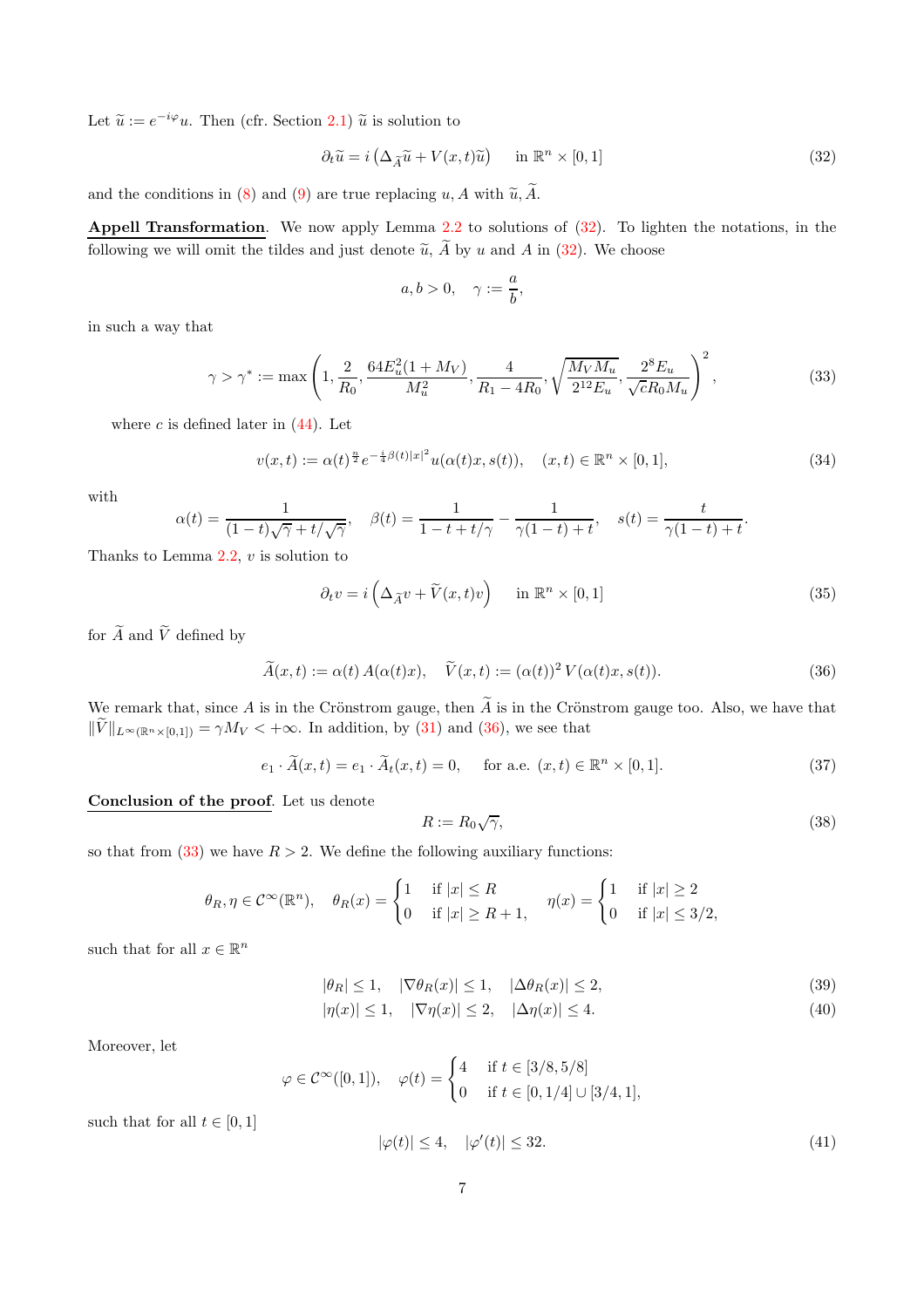We let

<span id="page-7-5"></span>
$$
g(x,t) = \theta_R(x)\,\eta\left(\frac{x}{R} + \varphi(t)e_1\right)\,v(x,t), \quad (x,t) \in \mathbb{R}^n \times [0,1].\tag{42}
$$

We observe that supp  $q$  is compact and

<span id="page-7-6"></span>
$$
\operatorname{supp} g \subset \left\{ (x, t) \in \mathbb{R}^d \times [0, 1] \, \middle| \, |x| \le R + 1, \frac{3}{2} \le \left| \frac{x}{R} + \varphi(t) e_1 \right|, \, t \in \left[ \frac{1}{4}, \frac{3}{4} \right] \right\},\tag{43}
$$

indeed for  $t \in [0, \frac{1}{4}] \cup [\frac{3}{4}, 1]$ ,  $g(x, t)$  is non vanishing if  $\frac{3}{2} \leq \frac{|x|}{R} \leq \frac{R+1}{R}$ , that is in contraddiction with  $R > 2$  given by  $(33)$ . Thanks to Lemma [2.3](#page-4-2) which can be applied under our assumptions, there exists  $c = c(||\varphi'||_{\infty}, ||\varphi''||_{\infty}, M_B) > 0$  such that for all  $\tau \ge cR^2$ 

<span id="page-7-0"></span>
$$
\frac{\tau^{3/2}}{cR^2} \left\| e^{\tau \left| \frac{x}{R} + \varphi(t) e_1 \right|^2} g(x, t) \right\|_{L^2(\mathbb{R}^n \times [0, 1])} \leq \left\| e^{\tau \left| \frac{x}{R} + \varphi(t) e_1 \right|^2} (i \partial_t + \Delta_{\widetilde{A}}) g(x, t) \right\|_{L^2(\mathbb{R}^n \times [0, 1])}. \tag{44}
$$

In the following we estimate from above and from below the quantities in  $(44)$ .

We estimate from below the left hand side of [\(44\)](#page-7-0): since  $\left|\frac{x}{R} + \varphi(t)e_1\right| \geq 2$  and  $g = \theta_R v$  on  $\{|x| \leq R + 1\} \times$  $[3/8, 5/8]$ , we have

$$
\left\|e^{\tau\left|\frac{x}{R}+\varphi(t)e_1\right|^2}g(x,t)\right\|_{L^2(\mathbb{R}^n\times[0,1])}^2 = \int_0^1 \int_{\mathbb{R}^n} e^{2\tau\left|\frac{x}{R}+\varphi(t)e_1\right|^2} |g(x,t)|^2 dxdt
$$
\n
$$
\geq e^{8\tau} \int_{3/8}^{5/8} \int_{|x|\leq R+1} |\theta_R(x)v(x,t)|^2 dxdt
$$
\n
$$
= e^{8\tau} \int_{3/8}^{5/8} \int_{|x|\leq R+1} \alpha(t)^n |\theta_R(x)u(\alpha(t)x,s(t))|^2 dxdt.
$$
\n(45)

<span id="page-7-1"></span>It is convenient to perform the following change of variables in the integral at right hand side of [\(45\)](#page-7-1):

<span id="page-7-7"></span><span id="page-7-4"></span><span id="page-7-2"></span>
$$
y = \alpha(t)x, \quad s(t) = \frac{t}{\gamma(1-t) + t}.
$$
\n
$$
(46)
$$

It is useful to observe that

$$
\frac{1}{\sqrt{\gamma}} \le \alpha(t) \le \frac{4}{\sqrt{\gamma}}, \quad \text{for all } t \in \left[\frac{3}{8}, \frac{5}{8}\right],\tag{47}
$$

$$
\frac{\gamma}{8} \le \frac{dt}{ds}(s) = \frac{\gamma}{(1+s\gamma - s)^2} \le \gamma, \quad \text{for all } s \in \left[\frac{3}{5\gamma + 3}, \frac{5}{3\gamma + 5}\right] = s\left(\left[\frac{3}{8}, \frac{5}{8}\right]\right). \tag{48}
$$

From [\(45\)](#page-7-1) and [\(48\)](#page-7-2) we conclude that

$$
\left\|e^{\tau\left|\frac{x}{R}+\varphi(t)e_1\right|^2}g(x,t)\right\|_{L^2(\mathbb{R}^n\times[0,1])}^2\geq e^{8\tau}\frac{\gamma}{8}\int_{\frac{3}{5\gamma+3}}^{\frac{5}{3\gamma+5}}\int_{|y|\leq\alpha(t(s))(R+1)}\left|\theta_R\left(\frac{y}{\alpha(t(s))}\right)u(y,s)\right|^2dyds.
$$

Clearly then

<span id="page-7-3"></span>
$$
\left\|e^{\tau\left|\frac{x}{R}+\varphi(t)e_1\right|^2}g(x,t)\right\|_{L^2(\mathbb{R}^n\times[0,1])}^2 \geq e^{8\tau}\frac{\gamma}{8}\int_{\frac{3}{5\gamma+3}}^{\frac{5}{3\gamma+5}}\int_{|y|\leq\alpha(t(s))(R+1)}\left|\theta_R\left(\frac{y}{\alpha(t(s))}\right)u(y,0)\right|^2dyds + e^{8\tau}\frac{\gamma}{8}E,\quad(49)
$$

 $\rm v$ 

$$
E = \int_{\frac{3}{5\gamma + 3}}^{\frac{5}{3\gamma + 5}} \int_{|y| \le \alpha(t(s))(R+1)} \theta_R^2 \left( \frac{y}{\alpha(t(s))} \right) (|u(y, s)|^2 - |u(y, 0)|^2) dy ds.
$$

We estimate from below the first term at right hand side in [\(49\)](#page-7-3): thanks to [\(33\)](#page-6-2) we have  $\left|\left[\frac{3}{5\gamma+3},\frac{5}{3\gamma+5}\right]\right|$  > 1/(4 $\gamma$ ) and thanks to  $(8)$  and  $(47)$  we conclude

$$
e^{8\tau} \frac{\gamma}{8} \int_{\frac{3}{5\gamma+3}}^{\frac{5}{3\gamma+5}} \int_{|y| \le \alpha(t(s))(R+1)} \left| \theta_R \left( \frac{y}{\alpha(t(s))} \right) u(y,0) \right|^2 dy ds
$$
  
\n
$$
\ge e^{8\tau} \frac{\gamma}{8} \int_{\frac{3}{5\gamma+3}}^{\frac{5}{3\gamma+5}} \int_{|y| \le \alpha(t(s))R} |u(y,0)|^2 dy ds \ge \frac{e^{8\tau}}{32} \int_{|y| \le R/\sqrt{\gamma}} |u(y,0)|^2 dy
$$
  
\n
$$
= \frac{e^{8\tau}}{32} M_u^2.
$$
\n(50)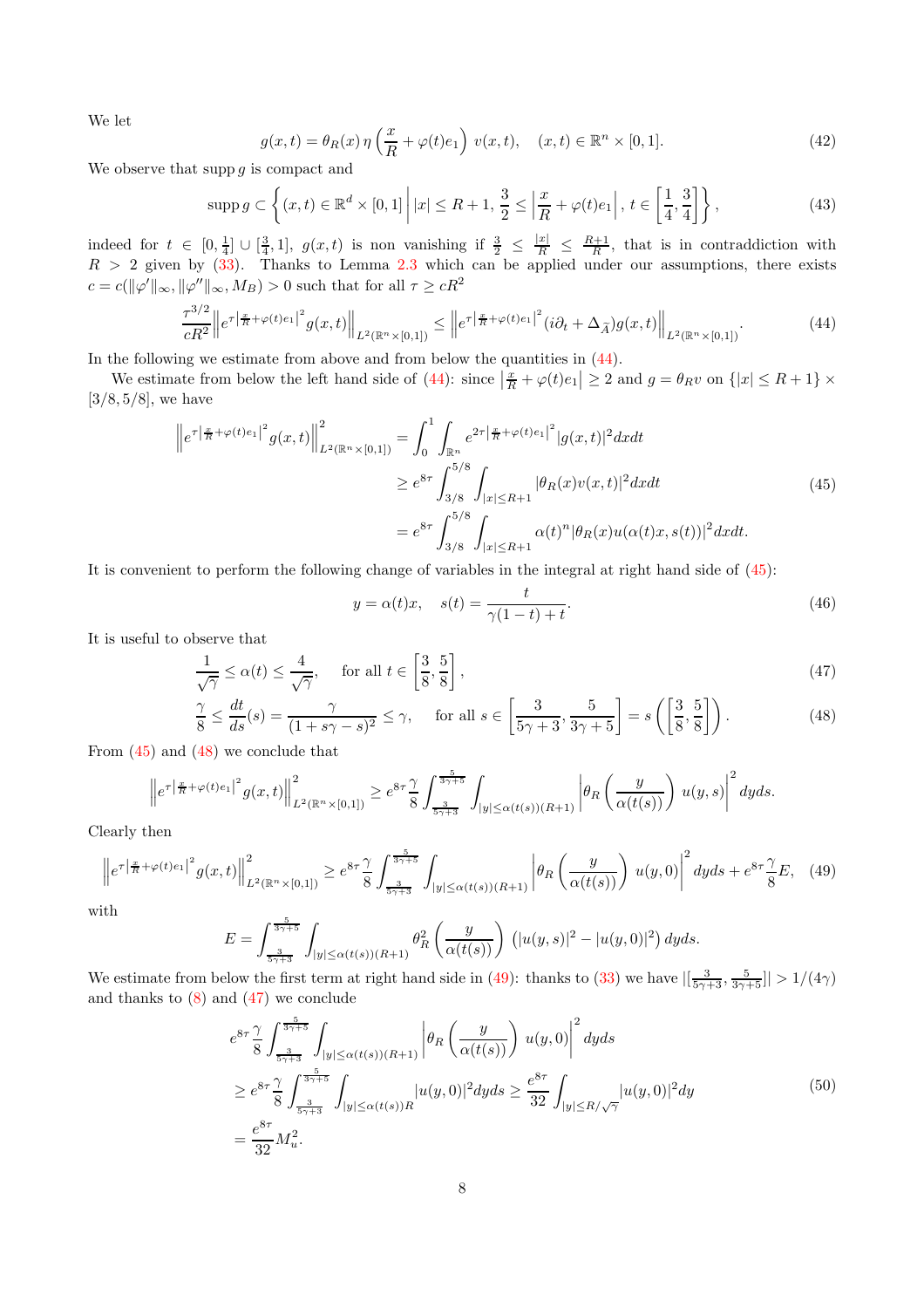To estimate  $E$ , we observe that from  $(1)$  we get that

$$
\frac{d}{dt}|u|^2 = -2\Im(\text{div}(u\overline{\nabla_A u}) + V|u|^2),
$$

that gives

$$
|u(y,s)|^2 - |u(y,0)|^2 = -2\Im \int_0^s \left( \text{div} \left( u(y,s') \cdot \overline{\nabla_A u(y,s')} \right) + V(y,s') |u(y,s')|^2 \right) ds'.
$$

So

$$
|E| \leq 2 \left| \int_{\frac{3}{5\gamma+3}}^{\frac{5}{3\gamma+5}} \int_0^s \int_{|y| \leq \alpha(t(s))(R+1)} \theta_R^2\left(\frac{y}{\alpha(t(s))}\right) \operatorname{div}\left(u(y,s') \cdot \overline{\nabla_A u(y,s')}\right) dy ds' ds \right|
$$
  
+2
$$
\left| \int_{\frac{3}{5\gamma+3}}^{\frac{5}{3\gamma+5}} \int_0^s \int_{|y| \leq \alpha(t(s))(R+1)} \theta_R^2\left(\frac{y}{\alpha(t(s))}\right) V(y,s') |u(y,s')|^2 dy ds' ds \right| = E_1 + E_2.
$$
 (51)

To estimate  $E_1$  we integrate by parts: there is no boundary contribution thanks to the choice of  $\theta_R$ . Thanks to [\(33\)](#page-6-2), [\(39\)](#page-6-3) and [\(47\)](#page-7-4) we have

$$
E_{1} \leq 4 \left| \int_{\frac{3}{5\gamma+5}}^{\frac{5}{3\gamma+5}} \frac{1}{\alpha(t(s))} \int_{0}^{s} \int_{|y| \leq \alpha(t(s))(R+1)} (\theta_{R} \nabla \theta_{R}) \left( \frac{y}{\alpha(t(s))} \right) u(y, s') \cdot \overline{\nabla_{A} u(y, s')} dy ds' ds \right|
$$
  
\n
$$
\leq 4\sqrt{\gamma} \int_{\frac{3}{5\gamma+5}}^{\frac{5}{3\gamma+5}} \int_{0}^{s} \int_{|y| \leq 4(R+1)/\sqrt{\gamma}} \left| u(y, s') \overline{\nabla_{A} u(y, s')} \right| dy ds' ds
$$
  
\n
$$
\leq 4\sqrt{\gamma} \left( \frac{5}{3\gamma+5} - \frac{3}{5\gamma+3} \right) \int_{0}^{\frac{5}{3\gamma+5}} \int_{|y| \leq 4(R+1)/\sqrt{\gamma}} \left| u(y, s') \overline{\nabla_{A} u(y, s')} \right| dy ds'
$$
  
\n
$$
\leq \frac{8}{\sqrt{\gamma}} \frac{5}{3\gamma+5} \sup_{s' \in [0,1]} \int_{|y| \leq 4(R+1)/\sqrt{\gamma}} \left| u(y, s') \overline{\nabla_{A} u(y, s')} \right| dy
$$
  
\n
$$
\leq \frac{16}{\gamma^{3/2}} \sup_{s' \in [0,1]} \int_{|y| \leq 4(R+1)/\sqrt{\gamma}} \left| u(y, s') \overline{\nabla_{A} u(y, s')} \right| dy
$$
  
\n
$$
\leq \frac{8}{\gamma^{3/2}} \sup_{s' \in [0,1]} \int_{|y| \leq R_{1}} \left( |u(y, s')|^{2} + |\nabla_{A} u(y, s')|^{2} \right) dy = \frac{8}{\gamma^{3/2}} E_{u}^{2}.
$$

To estimate  $E_2$ , we reason as above and thanks to  $(4)$ ,  $(9)$  and  $(33)$  we get

$$
E_2 \le \frac{4M_V}{\gamma} \int_0^{\frac{5}{3\gamma+5}} \int_{|y| \le 4(R+1)/\sqrt{\gamma}} |u(y, s')|^2 dy ds' \le \frac{8M_V}{\gamma^2} \sup_{s' \in [0, 1]} \int_{|y| \le 4(R+1)/\sqrt{\gamma}} |u(y, s')|^2 dy \le \frac{8M_V E_u^2}{\gamma^2}.
$$
\n(53)

<span id="page-8-0"></span>Thanks to  $(33)$ , from  $(49)$ – $(53)$  we conclude that

<span id="page-8-1"></span>
$$
\left\|e^{\tau\left|\frac{x}{R}+\varphi(t)e_1\right|^2}g(x,t)\right\|_{L^2(\mathbb{R}^n\times[0,1])}^2 \ge \frac{e^{8\tau}}{2^6}M_u^2. \tag{54}
$$

We estimate from above the right hand side of [\(44\)](#page-7-0): from [\(35\)](#page-6-4) and [\(42\)](#page-7-5) we have

$$
\begin{split}\n(i\partial_t + \Delta_{\widetilde{A}})g(x,t) &= -\widetilde{V}(x,t)g(x,t) \\
&+ \theta_R(x)\Big[i\varphi'(t)\partial_{x_1}\eta\left(\frac{x}{R} + \varphi(t)e_1\right)v(x,t) + \frac{1}{R^2}\left(\Delta\eta\left(\frac{x}{R} + \varphi(t)e_1\right)v(x,t) + \frac{2}{R}\nabla\eta\left(\frac{x}{R} + \varphi(t)e_1\right)\cdot\nabla_{\widetilde{A}}v(x,t)\Big] \\
&+ \eta\left(\frac{x}{R} + \varphi(t)e_1\right)\left[(\Delta\theta_R(x))v(x,t) + 2\nabla\theta_R(x)\cdot\nabla_{\widetilde{A}}v(x,t)\right] \\
&+ \frac{2}{R}\nabla\theta_R(x)\cdot\nabla\eta\left(\frac{x}{R} + \varphi(t)e_1\right)v(x,t) \\
&=: F_1(x,t) + F_2(x,t) + F_3(x,t) + F_4(x,t).\n\end{split}
$$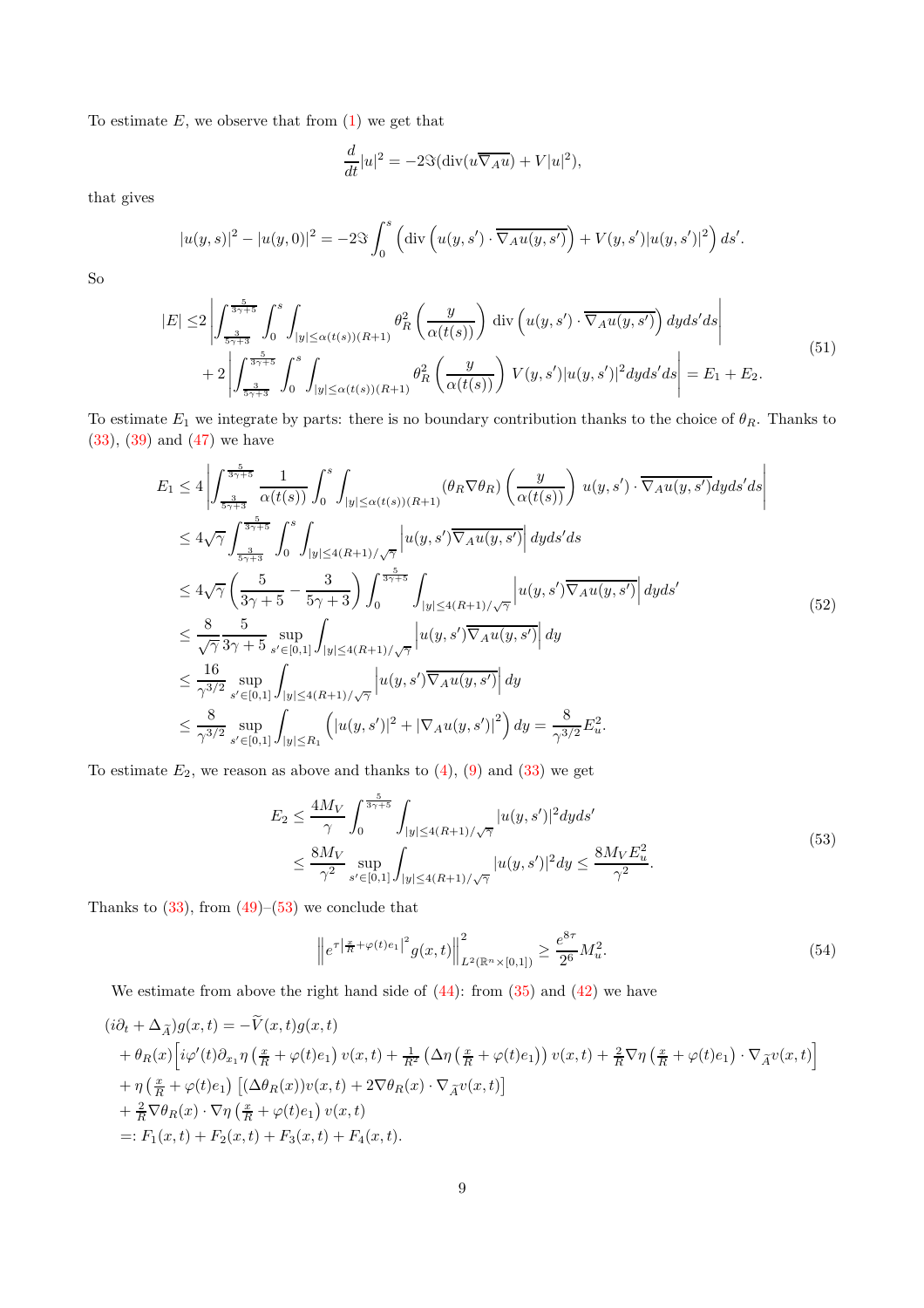Consequently,

<span id="page-9-4"></span>
$$
\left\|e^{\tau\left|\frac{x}{R}+\varphi(t)e_{1}\right|^{2}}(i\partial_{t}+\Delta_{\widetilde{A}})g(x,t)\right\|_{L^{2}(\mathbb{R}^{n}\times[0,1])}\leq\sum_{i=1}^{4}\left\|e^{\tau\left|\frac{x}{R}+\varphi(t)e_{1}\right|^{2}}F_{i}(x,t)\right\|_{L^{2}(\mathbb{R}^{n}\times[0,1])}.
$$
(55)

We estimate separately the terms at right hand side of the previous inequality. It is useful to observe that

<span id="page-9-0"></span>
$$
\frac{1}{\sqrt{\gamma}} \le \alpha(t) \le \frac{4}{\sqrt{\gamma}}, \quad 0 \le \beta(t) \le \frac{1}{1 - t + \gamma^{-1}t} \le 4, \quad \text{for all } t \in \left[\frac{1}{4}, \frac{3}{4}\right],\tag{56}
$$

Thanks to [\(4\)](#page-1-3), [\(33\)](#page-6-2), [\(36\)](#page-6-1), [\(43\)](#page-7-6) and [\(56\)](#page-9-0), we have  $\|\widetilde{V}\|_{L^{\infty}(\text{supp }g)} \leq 16M_V/\gamma$  and

$$
\|e^{\tau\left|\frac{x}{R}+\varphi(t)e_1\right|^2}F_1(x,t)\|_{L^2(\mathbb{R}^n\times[0,1])} \leq \frac{16M_V}{\gamma}\left\|e^{\tau\left|\frac{x}{R}+\varphi(t)e_1\right|^2}g(x,t)\right\|_{L^2(\mathbb{R}^n\times[0,1])}
$$
\n
$$
\leq \frac{2^{16}E_u}{M_u}\left\|e^{\tau\left|\frac{x}{R}+\varphi(t)e_1\right|^2}g(x,t)\right\|_{L^2(\mathbb{R}^n\times[0,1])}.
$$
\n(57)

<span id="page-9-5"></span>Observe that in the support of  $F_2$  we have  $\left|\frac{x}{R} + \varphi(t)e_1\right| \leq 2$ , and thanks to  $(33)$ ,  $(39)-(41)$  $(39)-(41)$  and  $(43)$  we estimate

$$
\left\|e^{\tau\left|\frac{x}{R}+\varphi(t)e_1\right|^2}F_2(x,t)\right\|_{L^2(\mathbb{R}^n\times[0,1])}^2\leq 2^{14}e^{8\tau}\int_{1/4}^{3/4}\int_{|x|\leq R+1}\left(|v(x,t)|^2+\frac{1}{R^2}|\nabla_{\tilde{A}}v|^2\right)dxdt = F_{21}+F_{22}.\tag{58}
$$

We use again the change of variables in  $(46)$ : we observe that

<span id="page-9-1"></span>
$$
\frac{\gamma}{16} \le \frac{dt}{ds}(s) \le \gamma, \quad \text{ for all } s \in \left[\frac{1}{3\gamma + 1}, \frac{3}{\gamma + 3}\right] = s\left(\left[\frac{1}{4}, \frac{3}{4}\right]\right). \tag{59}
$$

Thanks to [\(59\)](#page-9-1), we have that

<span id="page-9-2"></span>
$$
F_{21} \le 2^{14} e^{8\tau} \gamma \int_{\frac{1}{3\gamma+1}}^{\frac{3}{\gamma+3}} \int_{|y| \le \alpha(t(s))(R+1)} |u(y,s)|^2 dy ds. \tag{60}
$$

Thanks to  $(34)$ ,  $(56)$  and  $(59)$ ,

$$
F_{22} = 2^{14} e^{8\tau} \int_{1/4}^{3/4} \int_{|x| \le R+1} \frac{\alpha(t)^n}{R^2} \left| \alpha(t)(\nabla_A u)(\alpha(t)x, s(t)) - \frac{i}{2} \beta(t)x u(\alpha(t)x, s(t)) \right|^2 dx dt
$$
  
\n
$$
\le 2^{14} e^{8\tau} \gamma \int_{\frac{1}{3\gamma+1}}^{\frac{3}{\gamma+3}} \int_{|y| \le \alpha(t(s))(R+1)} \frac{1}{R^2} \left| \alpha(t(s)) \nabla_A u(y, s) - \frac{i\beta(t(s))y}{2\alpha(t(s))} u(y, s) \right|^2 dy ds
$$
  
\n
$$
\le 2^{14} e^{8\tau} \gamma \int_{\frac{1}{3\gamma+1}}^{\frac{3}{\gamma+3}} \int_{|y| \le \alpha(t(s))(R+1)} \left( \frac{32}{\gamma R^2} |\nabla_A u(y, s)|^2 + 8 \left( 1 + \frac{1}{R} \right)^2 |u(y, s)|^2 \right) dy ds.
$$

Thanks to [\(33\)](#page-6-2), from the last inequality we conclude that

<span id="page-9-3"></span>
$$
F_{22} \le 2^{19} e^{8\tau} \gamma \int_{\frac{1}{3\gamma+1}}^{\frac{3}{\gamma+3}} \int_{|y| \le \alpha(t(s))(R+1)} \left( |u(y,s)|^2 + |\nabla_A u(y,s)|^2 \right) dy ds. \tag{61}
$$

From [\(9\)](#page-2-1), [\(33\)](#page-6-2), [\(60\)](#page-9-2), [\(61\)](#page-9-3) and since  $|[\frac{1}{3\gamma+1}, \frac{3}{\gamma+3}]| \leq \frac{4}{\gamma}$ , we get

<span id="page-9-6"></span>
$$
\left\|e^{\tau\left|\frac{x}{R}+\varphi(t)e_1\right|^2}F_2(x,t)\right\|_{L^2(\mathbb{R}^n\times[0,1])}^2\leq 2^{22}e^{8\tau}\sup_{s\in[0,1]}\int_{|y|\leq R_1}\left(|u(y,s)|^2+|\nabla_A u(y,s)|^2\right)dy\leq 2^{22}e^{8\tau}E_u^2. \tag{62}
$$

We treat now the term in  $F_3$ . We observe that in its support we have  $R \leq |x| \leq R+1$  and  $|\frac{x}{R} + \varphi(t)e_1| \leq 6$ thanks to  $(41)$  and since  $R > 2$ . Thanks to  $(39)$  and  $(40)$  we have

$$
\left\|e^{\tau\left|\frac{x}{R}+\varphi(t)e_1\right|^2}F_3(x,t)\right\|_{L^2(\mathbb{R}^n\times[0,1])}^2\leq 8e^{72\tau}\int_{1/4}^{3/4}\int_{R\leq |x|\leq R+1}(|v(x,t)|^2+|\nabla_{\widetilde{A}}v(x,t)|^2)dxdt=:F_{31}+F_{32}.
$$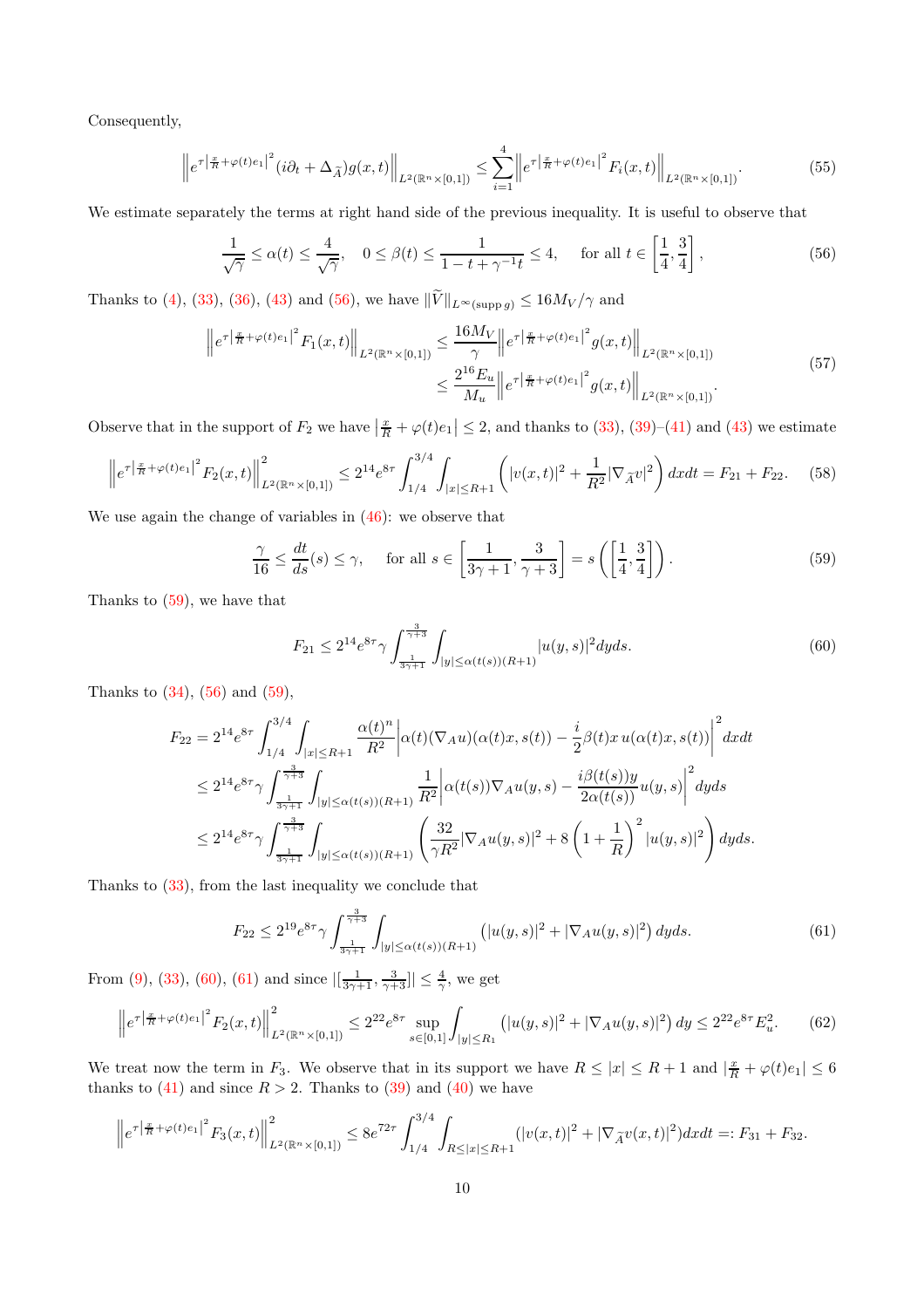Using again the change of coordinates  $(46)$  and reasoning as in the estimate  $(60)$ , we have

<span id="page-10-0"></span>
$$
F_{31} \le 8e^{72\tau} \gamma \int_{\frac{1}{3\gamma+1}}^{\frac{3}{\gamma+3}} \int_{R \le \frac{|y|}{\alpha(t(s))} \le R+1} |u(y,s)|^2 dyds. \tag{63}
$$

<span id="page-10-1"></span>Since  $R^2 = R_0^2 \gamma$ ,  $R > 2$ , thanks to [\(34\)](#page-6-6), [\(56\)](#page-9-0), [\(59\)](#page-9-1) and reasoning as in the estimate [\(61\)](#page-9-3) we get

$$
F_{32} \le 8e^{72\tau} \gamma^2 R_0^2 \int_{\frac{1}{3\gamma+1}}^{\frac{3}{\gamma+3}} \int_{R \le \frac{|y|}{\alpha(t(s))} \le R+1} \left( \frac{32}{\gamma R^2} |\nabla_A u(y,s)|^2 + 8\left(1 + \frac{1}{R}\right)^2 |u(y,s)|^2 \right) dyds
$$
  

$$
\le 2^8 e^{72\tau} \gamma^2 R_0^2 \int_{\frac{1}{3\gamma+1}}^{\frac{3}{\gamma+3}} \int_{R \le \frac{|y|}{\alpha(t(s))} \le R+1} \left( |u(y,s)|^2 + \frac{1}{\gamma} |\nabla_A u(y,s)|^2 \right) dyds.
$$
 (64)

From  $(63)$  and  $(64)$ , we have

$$
\left\|e^{\tau\left|\frac{x}{R}+\varphi(t)e_1\right|^2}F_3(x,t)\right\|_{L^2(\mathbb{R}^n\times[0,1])}^2\leq 2^9e^{72\tau}\gamma^2R_0^2\int_{\frac{1}{3\gamma+1}}^{\frac{3}{\gamma+3}}\int_{R\leq\frac{|y|}{\alpha(t(s))}\leq R+1}\left(|u(y,s)|^2+\gamma^{-1}|\nabla_A u(y,s)|^2\right)dyds.
$$

The length of the above space integration region is  $\alpha(t(s))$ . In order to write it in terms of  $\gamma$ , we see by [\(46\)](#page-7-7) and [\(56\)](#page-9-0), and since  $\alpha(t(s))\sqrt{\gamma} = 1 + s(\gamma - 1)$  that

$$
\left\{(y,s)\,\bigg|\,\alpha(t(s))R\leq|y|\leq\alpha(t(s))(R+1),s\in\left[\frac{1}{3\gamma+1},\frac{3}{\gamma+3}\right]\right\}\subset\left\{(y,s)\,\bigg|\,||y|-R_0-R_0s\gamma\big|\leq\frac{4(R_0+1)}{\sqrt{\gamma}}\right\},\,
$$

<span id="page-10-2"></span>therefore

$$
\|e^{\tau\left|\frac{x}{R}+\varphi(t)e_1\right|^2} F_3(x,t)\|_{L^2(\mathbb{R}^n\times[0,1])}^2
$$
\n
$$
\leq 2^9 e^{72\tau} \gamma^2 R_0^2 \int_{\frac{1}{3\gamma+1}}^{\frac{3}{\gamma+3}} \int_{||y|-R_0-R_0s\gamma|<\frac{4(R_0+1)}{\sqrt{\gamma}}} (|u(y,s)|^2 + \gamma^{-1}|\nabla_A u(y,s)|^2) dyds.
$$
\n
$$
(65)
$$

Finally, we treat the term in  $F_4$ : we reason analogously as done in the estimates of the terms in  $F_3$  and  $F_4$ . Thanks to  $(9)$ ,  $(33)$ ,  $(39)$  and  $(40)$  we have

$$
\|e^{\tau |\frac{x}{R} + \varphi(t)e_1|^2} F_4(x,t)\|_{L^2(\mathbb{R}^n \times [0,1])}^2
$$
  
\n
$$
\leq 4e^{8\tau} \int_{1/4}^{3/4} \int_{R \leq |x| \leq R+1} |v(x,t)|^2 dx dt \leq 4e^{8\tau} \gamma \int_{\frac{1}{3\gamma+1}}^{\frac{3}{\gamma+3}} \int_{R \leq \frac{|y|}{\alpha(t(s))} \leq R+1} |u(y,s)|^2 dy ds
$$
(66)  
\n
$$
\leq 2^4 e^{8\tau} \sup_{s \in [0,1]} \int_{|y| \leq R_1} |u(y,s)|^2 dy ds \leq 2^4 e^{8\tau} E_u^2.
$$

<span id="page-10-3"></span>Gathering [\(44\)](#page-7-0), [\(55\)](#page-9-4), [\(57\)](#page-9-5), [\(62\)](#page-9-6), [\(65\)](#page-10-2) and [\(66\)](#page-10-3), we conclude that

$$
\frac{\tau^{3/2}}{cR^2} \left\| e^{\tau \left| \frac{x}{R} + \varphi(t)e_1 \right|^2} g(x, t) \right\|_{L^2(\mathbb{R}^n \times [0, 1])} \leq \left\| e^{\tau \left| \frac{x}{R} + \varphi(t)e_1 \right|^2} (i\partial_t + \Delta_{\widetilde{A}}) g(x, t) \right\|_{L^2(\mathbb{R}^n \times [0, 1])}
$$
\n
$$
\leq \frac{2^{16} E_u}{M_u} \left\| e^{\tau \left| \frac{x}{R} + \varphi(t)e_1 \right|^2} g(x, t) \right\|_{L^2(\mathbb{R}^n \times [0, 1])} + 2^{12} e^{4\tau} E_u
$$
\n
$$
+ \left( 2^9 e^{72\tau} \gamma^2 R_0^2 \int_{\frac{1}{3\gamma + 1}}^{\frac{3}{\gamma + 3}} \int_{\left| |y| - R_0 - R_0 s\gamma \right| < \frac{4(R_0 + 1)}{\sqrt{\gamma}}} \left( |u(y, s)|^2 + \gamma^{-1} |\nabla_A u(y, s)|^2 \right) dy ds \right)^{\frac{1}{2}}.
$$
\n
$$
(67)
$$

<span id="page-10-4"></span>We set  $\tau := 64cR^2$ . Thanks to [\(33\)](#page-6-2), we have

$$
\frac{2^{16}E_u}{M_u} \le \frac{\tau^{3/2}}{2cR^2}.
$$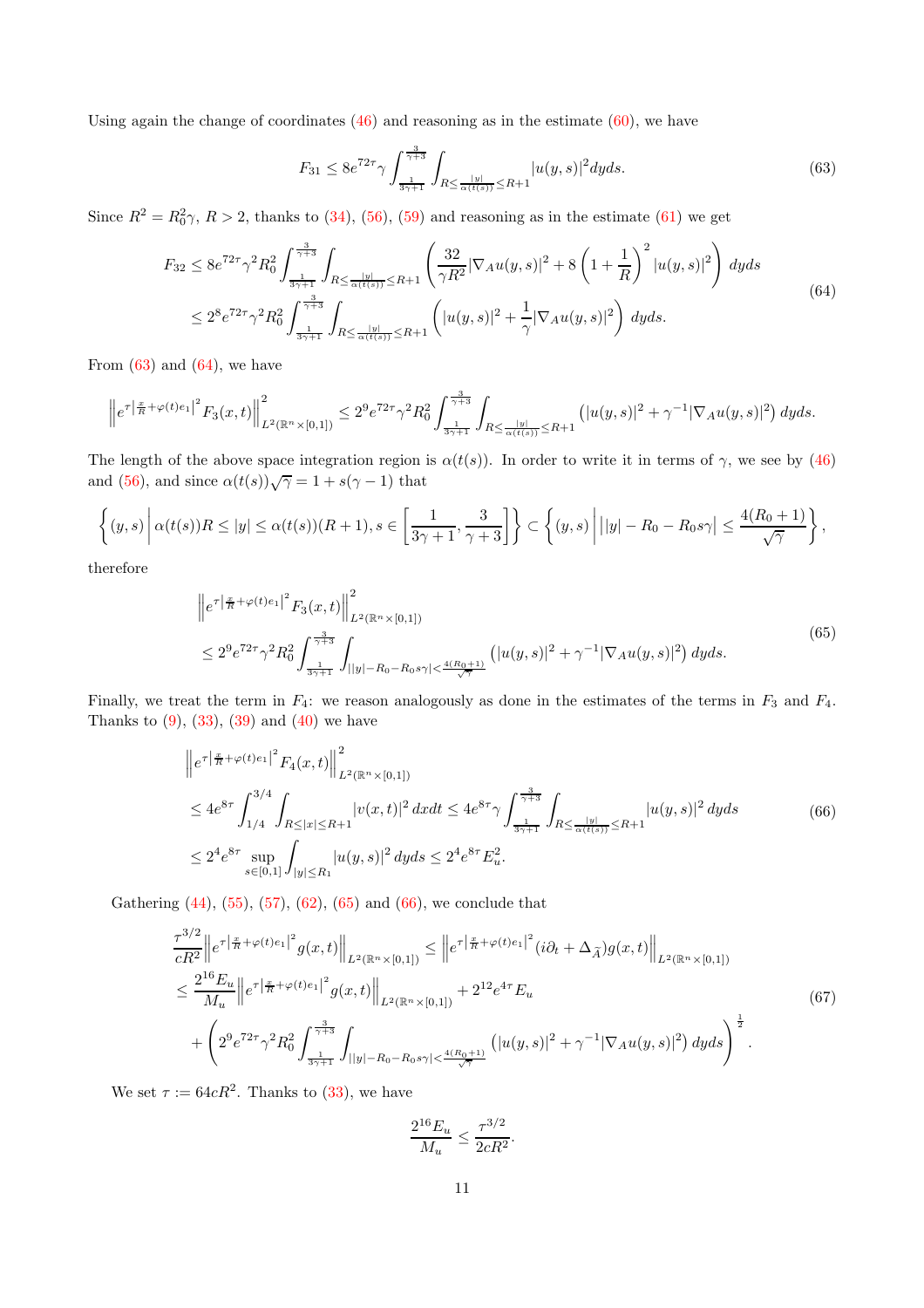By  $(54)$ , from  $(67)$  we get

$$
2^{5}e^{4\tau}\sqrt{c}RM_{u} = \frac{\tau^{\frac{3}{2}}}{cR^{2}}\frac{e^{4\tau}M_{u}}{2^{4}}
$$
  

$$
\leq 2^{12}e^{4\tau}E_{u} + \left(2^{9}e^{72\tau}\gamma^{2}R_{0}^{2}\int_{\frac{1}{3\gamma+1}}^{\frac{3}{\gamma+3}}\int_{||y|-R_{0}-R_{0}s\gamma|<\frac{4(R_{0}+1)}{\sqrt{\gamma}}}\left(|u(y,s)|^{2}+\gamma^{-1}|\nabla_{A}u(y,s)|^{2}\right)dyds\right)^{\frac{1}{2}}.
$$
(68)

Thanks to [\(33\)](#page-6-2), we have

$$
2^{12}e^{4\tau}E_u \le 2^4e^{4\tau}\sqrt{c}RM_u,
$$

so we conclude that

$$
2^{8}e^{8\tau}cR^{2}M_{u}^{2} \leq 2^{9}e^{72\tau}\gamma^{2}R_{0}^{2}\int_{\frac{1}{3\gamma+1}}^{\frac{3}{\gamma+3}}\int_{||y|-R_{0}-R_{0}s\gamma|<\frac{4(R_{0}+1)}{\sqrt{\gamma}}}\left(|u(y,s)|^{2}+\gamma^{-1}|\nabla_{A}u(y,s)|^{2}\right)dyds,
$$

that is to say

$$
M_u^2 \leq \frac{2e^{2^{12}cR_0^2\gamma}}{c}\gamma \int_{\frac{1}{3\gamma+1}}^{\frac{3}{\gamma+3}}\int_{||y|-R_0-R_0s\gamma |<\frac{4(R_0+1)}{\sqrt{\gamma}}}\left(|u(y,s)|^2 + \gamma^{-1}|\nabla_A u(y,s)|^2\right)dyds.
$$

Consequently, for  $C = C(M_B) = \max(2^{12}c, 2c^{-1}) > 0$  we have

<span id="page-11-8"></span>
$$
M_u^2 \le Ce^{CR_0^2\gamma} \gamma \int_{\frac{1}{4\gamma}}^{\frac{3}{\gamma}} \int_{||y|-R_0-R_0s\gamma| < \frac{4(R_0+1)}{\sqrt{\gamma}}} \left( |u(y,s)|^2 + \gamma^{-1} |\nabla_A u(y,s)|^2 \right) dyds. \tag{69}
$$

We let  $t := \gamma^{-1}$ : from [\(69\)](#page-11-8) we get that [\(10\)](#page-2-2) holds for all  $0 < t < t^* := (\gamma^*)^{-1}$  and  $\rho = R_0$ . In order to complete the proof for any  $\rho \in [R_0, R_1]$ , it is sufficient to repeat the same argument as above, choosing  $R = \rho \sqrt{\gamma}$  in [\(38\)](#page-6-8).

### <span id="page-11-7"></span>References

- <span id="page-11-4"></span>[1] AGIRRE, M., AND VEGA, L., Some lower bounds for solutions of Schrödinger evolutions, SIAM Journ. Math. Anal. 51 (2019), 3324–3336.
- [2] Barcelo, J. A., Fanelli, L., Gutierrez, S., Ruiz, A., Vilela, M.C., Hardy Uncertainty Principle and unique continuation properties of covariant Schrodinger flows, J. Funct. Anal. 264 (2013), 2386–2415.
- <span id="page-11-5"></span><span id="page-11-1"></span>[3] Bonami, A., and Demange, B., A survey on uncertainty principles related to quadratic forms. Collect. Math. 2006, Vol. Extra, 1–36.
- [4] Cassano, B., and Fanelli, L., Sharp hardy uncertainty principle and gaussian profiles of covariant Schrödinger evolutions, *Trans. Amer. Math. Soc.* **367** (2015), 2213-2233.
- <span id="page-11-6"></span>[5] Cassano, B., and Fanelli, L., Gaussian decay of harmonic oscillators and related models, Journ. Math. Anal. Appl. 456 (2017), 214–228.
- <span id="page-11-3"></span>[6] Cowling, M., Escauriaza, L., Kenig, C., Ponce, G., and Vega, L., The Hardy Uncertainty Principle Revisited, Indiana U. Math. J. 59 (2010), no. 6, 2007–2026.
- <span id="page-11-0"></span>[7] Cowling, M., and Price, J.F., Generalizations of Heisenberg inequality, Lecture Notes in Math. 992 (1983), 443–449.
- <span id="page-11-2"></span>[8] Escauriaza, L., Kenig, C., Ponce, G., and Vega, L., On Uniqueness Properties of Solutions of Schrödinger Equations, *Comm. PDE.* **31** (2006), no. 12, 1811–1823.
- [9] Escauriaza, L., Kenig, C., Ponce, G., and Vega, L., Convexity properties of solutions to the free Schrödinger equation with Gaussian decay, *Math. Res. Lett.*  $15$  (2008), no. 5, 957–971.